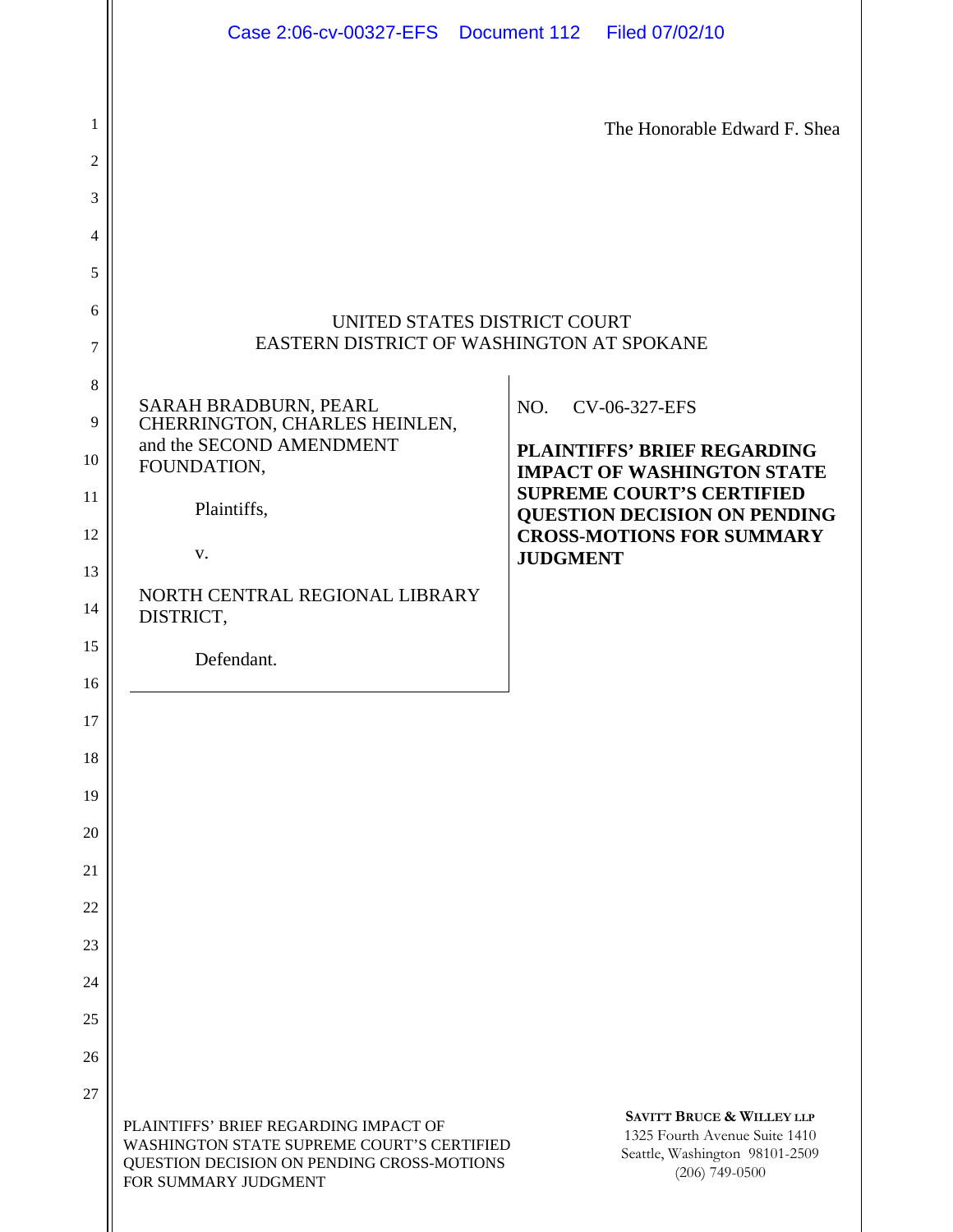|          |           | Case 2:06-cv-00327-EFS  Document 112  Filed 07/02/10                                                                                                                                                                                                                                         |
|----------|-----------|----------------------------------------------------------------------------------------------------------------------------------------------------------------------------------------------------------------------------------------------------------------------------------------------|
|          |           |                                                                                                                                                                                                                                                                                              |
| 1        | A.        |                                                                                                                                                                                                                                                                                              |
| 2<br>3   | <b>B.</b> | THE BRADBURN MAJORITY OPINION IS NOT DISPOSITIVE                                                                                                                                                                                                                                             |
| 4        | C.        | THE BRADBURN MAJORITY WRONGLY FAILED TO                                                                                                                                                                                                                                                      |
| 5        |           | PROTECT SPEECH IN A SETTING WHERE THE RIGHTS TO<br>SPEAK AND TO RECEIVE INFORMATION ARE MOST                                                                                                                                                                                                 |
| 6        |           | Speech in Public Libraries and on the World Wide Web<br>1.                                                                                                                                                                                                                                   |
| 7<br>8   |           | 2.<br>The Bradburn Majority Opinion Threatens to Widen the                                                                                                                                                                                                                                   |
| 9        | D.        | FEDERAL FIRST AMENDMENT JURISPRUDENCE DOES                                                                                                                                                                                                                                                   |
| 10       |           | NOT SUPPORT THE BRADBURN MAJORITY'S                                                                                                                                                                                                                                                          |
| 11       |           | 1.<br>Print Collection Development Is Selection; Internet                                                                                                                                                                                                                                    |
| 12<br>13 |           | 2.<br>Under Federal Law, the NCRL's Filtering Policy Is                                                                                                                                                                                                                                      |
| 14       | Ε.        | THE BRADBURN MAJORITY WRONGLY SUBJECTED THE<br>NCRL'S CONTENT-BASED FILTERING POLICY TO                                                                                                                                                                                                      |
| 15       |           |                                                                                                                                                                                                                                                                                              |
| 16       | F.        |                                                                                                                                                                                                                                                                                              |
| 17       |           |                                                                                                                                                                                                                                                                                              |
| 18       |           |                                                                                                                                                                                                                                                                                              |
| 19<br>20 |           |                                                                                                                                                                                                                                                                                              |
| 21       |           |                                                                                                                                                                                                                                                                                              |
| 22       |           |                                                                                                                                                                                                                                                                                              |
| 23       |           |                                                                                                                                                                                                                                                                                              |
| 24       |           |                                                                                                                                                                                                                                                                                              |
| 25       |           |                                                                                                                                                                                                                                                                                              |
| 26       |           |                                                                                                                                                                                                                                                                                              |
| 27       |           |                                                                                                                                                                                                                                                                                              |
|          |           | <b>SAVITT BRUCE &amp; WILLEY LLP</b><br>PLAINTIFFS' BRIEF REGARDING IMPACT OF<br>1325 Fourth Avenue Suite 1410<br>WASHINGTON STATE SUPREME COURT'S CERTIFIED<br>Seattle, Washington 98101-2509<br>QUESTION DECISION ON PENDING CROSS-MOTIONS<br>$(206)$ 749-0500<br>FOR SUMMARY JUDGMENT - i |
|          |           |                                                                                                                                                                                                                                                                                              |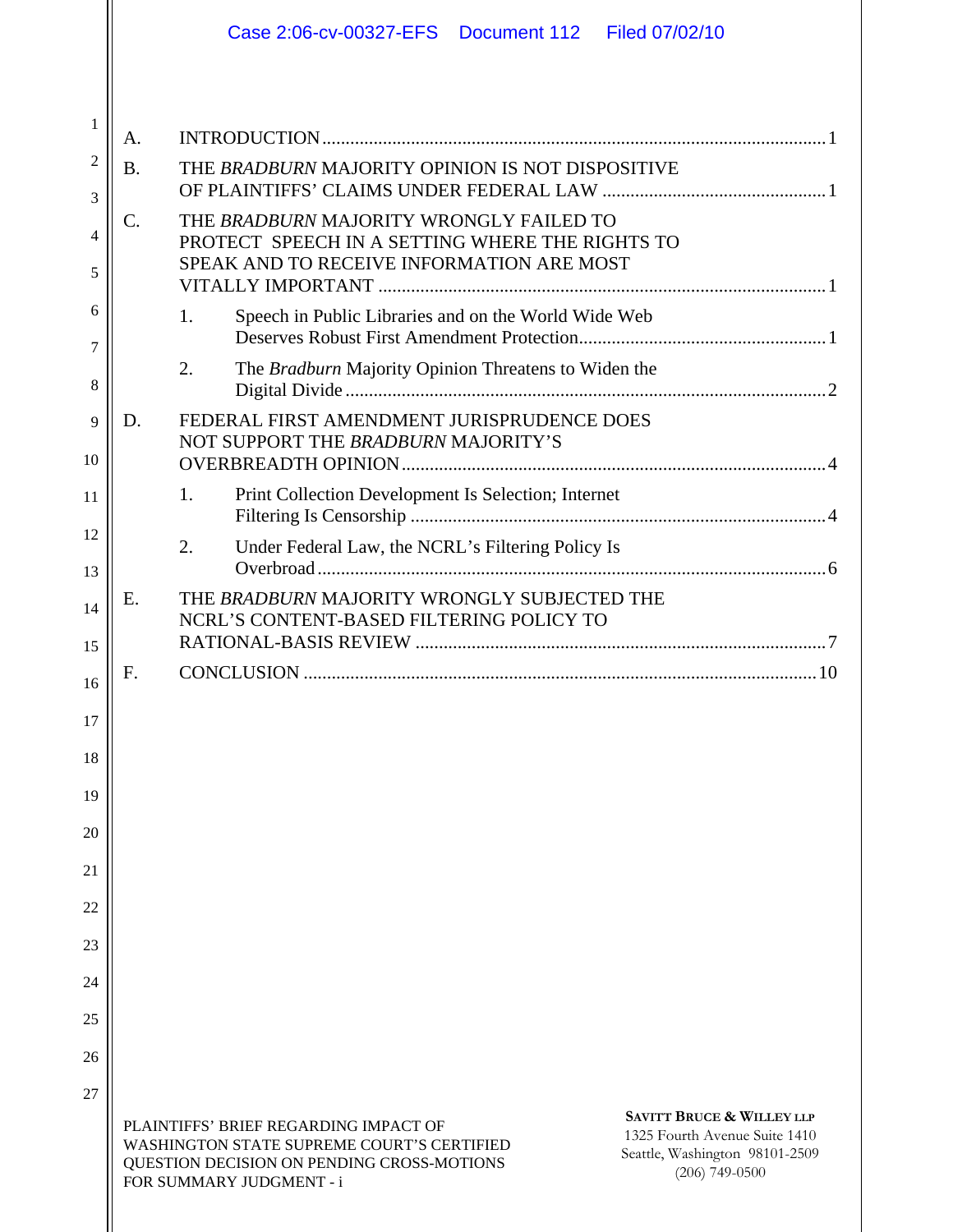# **A. INTRODUCTION.**

In a rapidly-evolving world, the majority opinion in *Bradburn v. North Central Regional Library District*, No. 82200-0, slip op. (Wash. May 6, 2010), fails to protect speech in precisely those locations – Internet-accessible computer terminals in public libraries – where vigorous speech protection is most vitally needed. The *Bradburn* majority misread and misapplied *United States v. American Library Ass'n, Inc.*, 539 U.S. 194 (2003) ("*ALA*"), which expressly left open the question presented here: whether a public library's use of a particular filter in a given fact setting is unconstitutional as applied. This Court need not, and should not, follow the *Bradburn* majority in ruling on Plaintiffs' First Amendment claims. The *Bradburn* dissenters predicted that the federal courts would strike down the NCRL's filtering policy under the First Amendment. No. 82200-0, slip op. at 7 (Chambers, J. dissenting). That is what this Court should do.

13

14

15

16

17

18

19

20

21

22

23

24

25

26

27

1

2

3

4

5

6

7

8

9

10

11

12

# **B. THE** *BRADBURN* **MAJORITY OPINION IS NOT DISPOSITIVE OF PLAINTIFFS' CLAIMS UNDER FEDERAL LAW.**

A state court's construction of the United States Constitution is not binding on the federal courts. *Watson v. Estelle*, 886 F.2d 1093, 1095 (9<sup>th</sup> Cir. 1989). It follows that the *Bradburn* majority's construction of a *state* constitutional provision (Wash. Const. art. I, § 5) cannot control this Court's resolution of Plaintiff's First Amendment claims. Rather, this Court must "make [an] independent inquiry and determination" regarding those claims. *Aftanase v. Economy Baler Co.*, 343 F.2d 187, 192 (8<sup>th</sup> Cir. 1965).

# **C. THE** *BRADBURN* **MAJORITY WRONGLY FAILED TO PROTECT SPEECH IN A SETTING WHERE THE RIGHTS TO SPEAK AND TO RECEIVE INFORMATION ARE MOST VITALLY IMPORTANT.**

**1. Speech in Public Libraries and on the World Wide Web Deserves Robust First Amendment Protection.** 

One would expect the First Amendment to apply with special force in public libraries.

Libraries are "essential to the functioning of a democratic society." Franklin D. Roosevelt,

*reprinted in* LIBRARIES & DEMOCRACY: THE CORNERSTONES OF LIBERTY 3 (Nancy Kranich ed.

PLAINTIFFS' BRIEF REGARDING IMPACT OF WASHINGTON STATE SUPREME COURT'S CERTIFIED QUESTION DECISION ON PENDING CROSS-MOTIONS FOR SUMMARY JUDGMENT - 1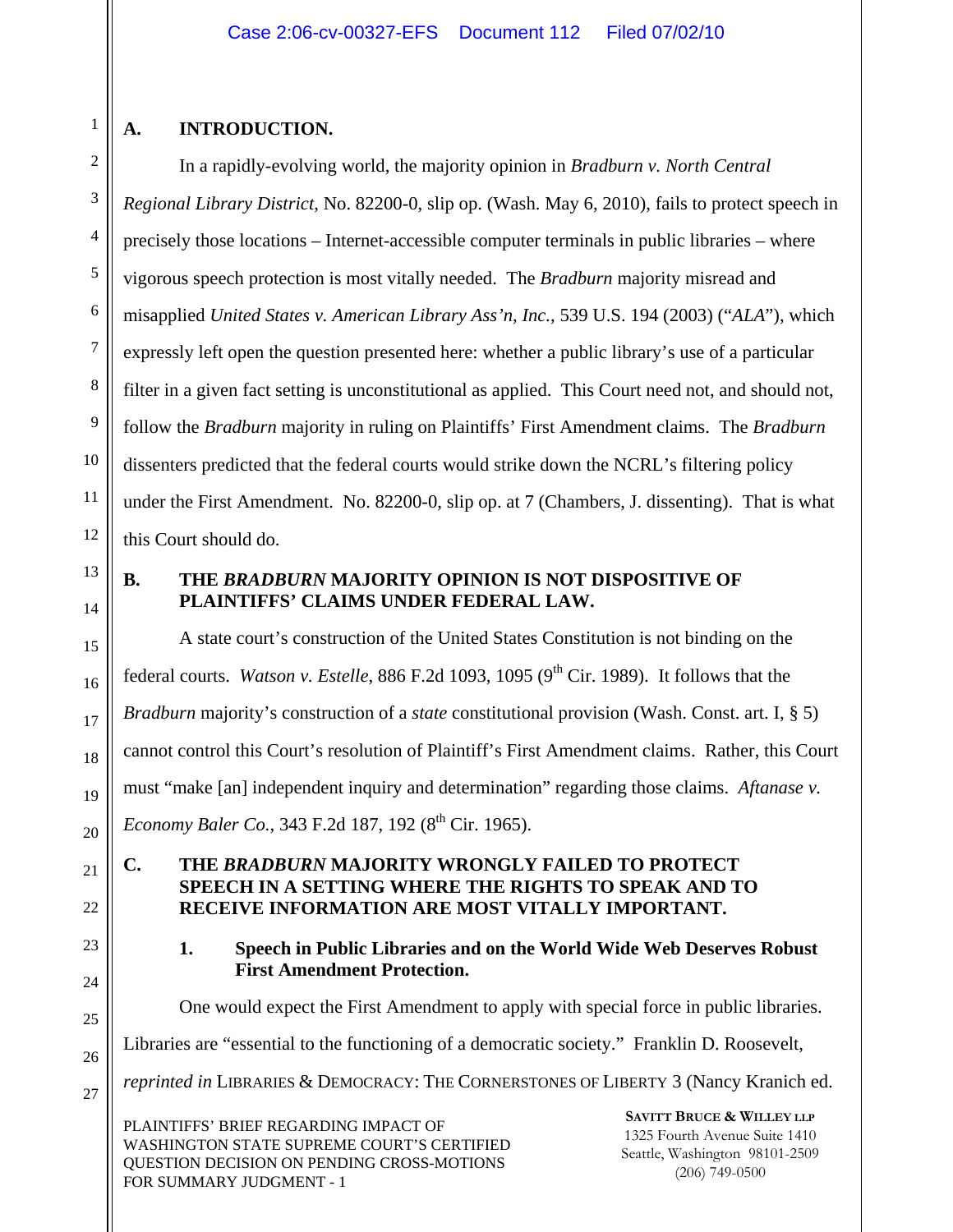2001). They are "the great tools of scholarship, the great repositories of culture, and the great symbols of the freedom of the mind." *Id.* They are a "mighty resource in the free marketplace of ideas," Minarcini v. Strongsville City Sch. Dist., 541 F.2d 577, 582-83 (6<sup>th</sup> Cir. 1976).

Librarian and educator Leon Carnovsky wrote:

If there is one agency above all which has the power to put teeth into the principle of free speech, it is the public library. I know of no nobler function which it has to perform than this: the presenting of all points of view, however unpopular, even loathsome, some of them may seem; by the same token, I know of no greater evil, no surer betrayal of that function, than the denial of the expression of certain viewpoints through a deliberate or contrived censorship.

Leon Carnovsky, *The Obligations and Responsibilities of the Librarian Concerning* 

*Censorship*, 20 LIBRARY QUARTERLY 21 (1950), *reprinted in* LANDMARKS OF LIBRARY LITERATURE 1876-1976 188, 194 (Dianne J. Ellsworth and Norman D. Stevens eds. 1976). Consistent with the foregoing views, federal courts have held that "[t]he right to receive information is vigorously enforced in the context of a public library." *Sund v. City of Wichita Falls, Texas*, 121 F. Supp.2d 530, 547 (N.D. Tex. 2000).

And yet paradoxically, according to the *Bradburn* majority, public libraries are a singular environment where censorship is allowed and fundamental speech protections do not apply. Adding to this irony is the fact that the Internet is "the most participatory form of mass speech yet developed," *Reno v. American Civil Liberties Union*, 521 U.S. 844, 863 (1997) (citation omitted); and that in other contexts there is "no basis for qualifying the level of First Amendment scrutiny that should be applied to this medium," *id.* at 870. In effect, the *Bradburn* majority has created, at the intersection of two crucial information sources that should (and in other contexts do) enjoy special protection in free-speech jurisprudence, an unwarranted exception to basic free-speech rights. This Court should not extend that error into federal law.

**2. The** *Bradburn* **Majority Opinion Threatens to Widen the Digital Divide.** 

*Bradburn* is especially pernicious because it disproportionately targets the residents of rural and poor communities. According to a 2008 report, 28% of the residents of five rural

PLAINTIFFS' BRIEF REGARDING IMPACT OF WASHINGTON STATE SUPREME COURT'S CERTIFIED QUESTION DECISION ON PENDING CROSS-MOTIONS FOR SUMMARY JUDGMENT - 2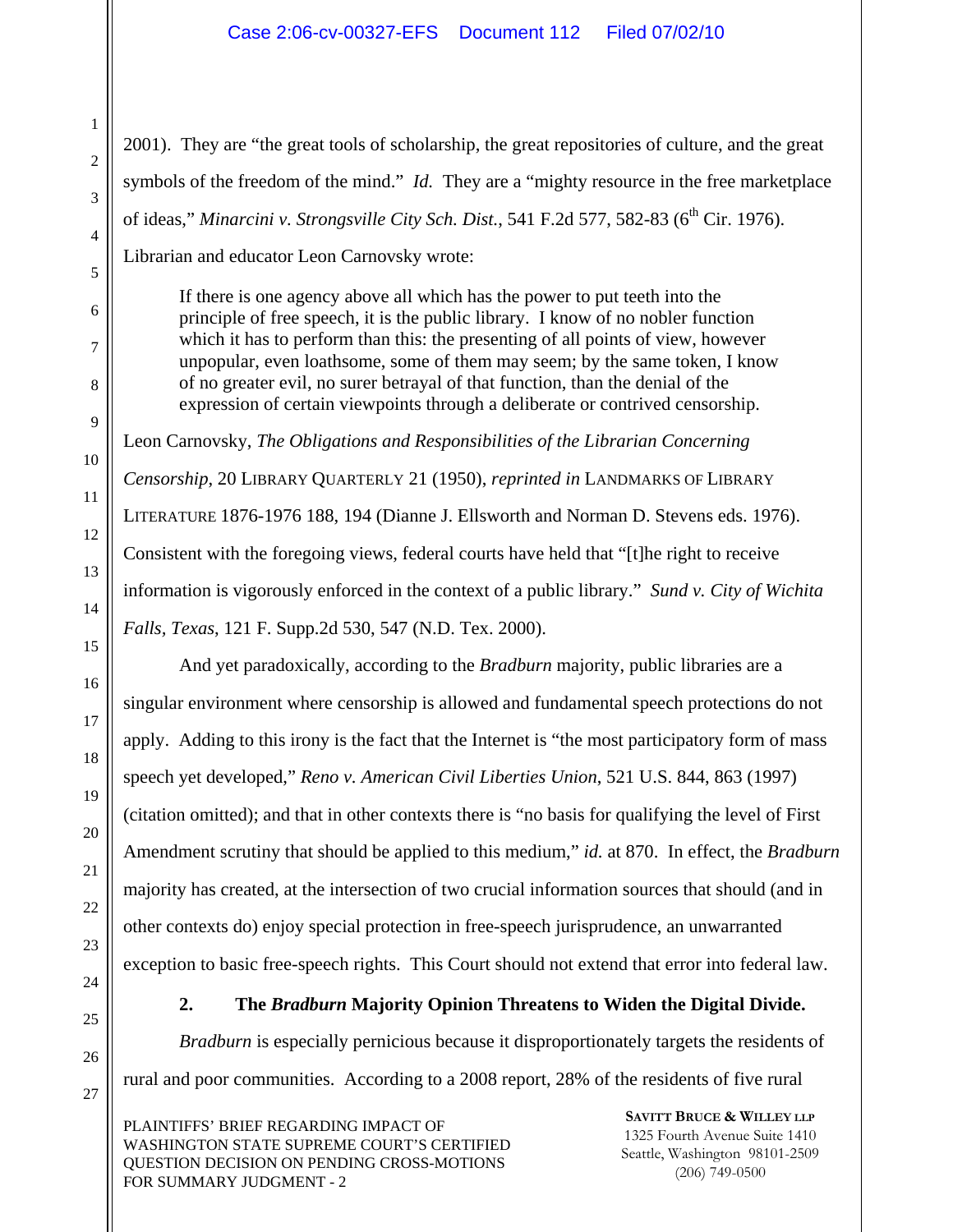Washington counties (including Ferry County, which the NCRL serves) do not have in-home Internet access, and only 39% have broadband Internet access. Thomas Robinson *et al.*, *Broadband Study Report Prepared for the Washington Utilities and Transp. Comm'n* 37-38  $(2008).$ <sup>1</sup> A recent report based on the first-ever large-scale study of library computer and Internet usage showed that nearly one-third of Americans age 14 or older – 77 million people – had used a public library computer or wireless network to access the Internet in the prior twelve-month period. Samantha Becker *et al.*, Institute of Museum and Library Services, *Opportunity for All: How the American Public Benefits from Internet Access at U.S. Libraries*  $1-2$  (2010).<sup>2</sup> Libraries, the report noted, "appear to be particularly effective in addressing the needs of families who still lack [Internet] access elsewhere," *id.* at 2:

Overall, 44 percent of people in households living below the federal poverty line (\$22,000 a year for a family of four) used public library computers and Internet access. Among young adults (14-24 years of age) in households below the federal poverty line, 61 percent used public library computers and Internet for educational purposes. Among seniors (65 and older) living in poverty, 54 percent used public library computers for health or wellness needs.

*Id.* The study confirmed that millions of Americans who use public library computers have no other means of sending and receiving information online. *Id.*, Appendix Table 8. "But for libraries," the report stated, "millions of Americans would not have reliable Internet access in a digital age when a connection is often needed to complete school assignments, apply for jobs, or secure government services." *Id.* at 2.

"[T]he notion that privileged citizens who have Internet access without the use of public facilities can choose whether or not to use filters, while those dependent on government-funded access have no choice, is inimical to the nature of democracy." Susan B. Kretchmer, *The Library Internet Access Controversy and Democracy, in* LIBRARIES & DEMOCRACY 96, 103.

PLAINTIFFS' BRIEF REGARDING IMPACT OF WASHINGTON STATE SUPREME COURT'S CERTIFIED QUESTION DECISION ON PENDING CROSS-MOTIONS FOR SUMMARY JUDGMENT - 3

 $\frac{1}{1}$  Aveilable <sup>1</sup> Available at <u>http://www.wutc.wa.gov/webimage.nsf/0/0C107F2AECEC013A8825733800684FCF.<br><sup>2</sup> Available at http://impect.jagbool.webington.cdu/documents/OBB4ALL\_EinelBeport.pdf.</u>

<sup>&</sup>lt;sup>2</sup> Available at http://impact. ischool.washington.edu/documents/OPP4ALL\_FinalReport.pdf.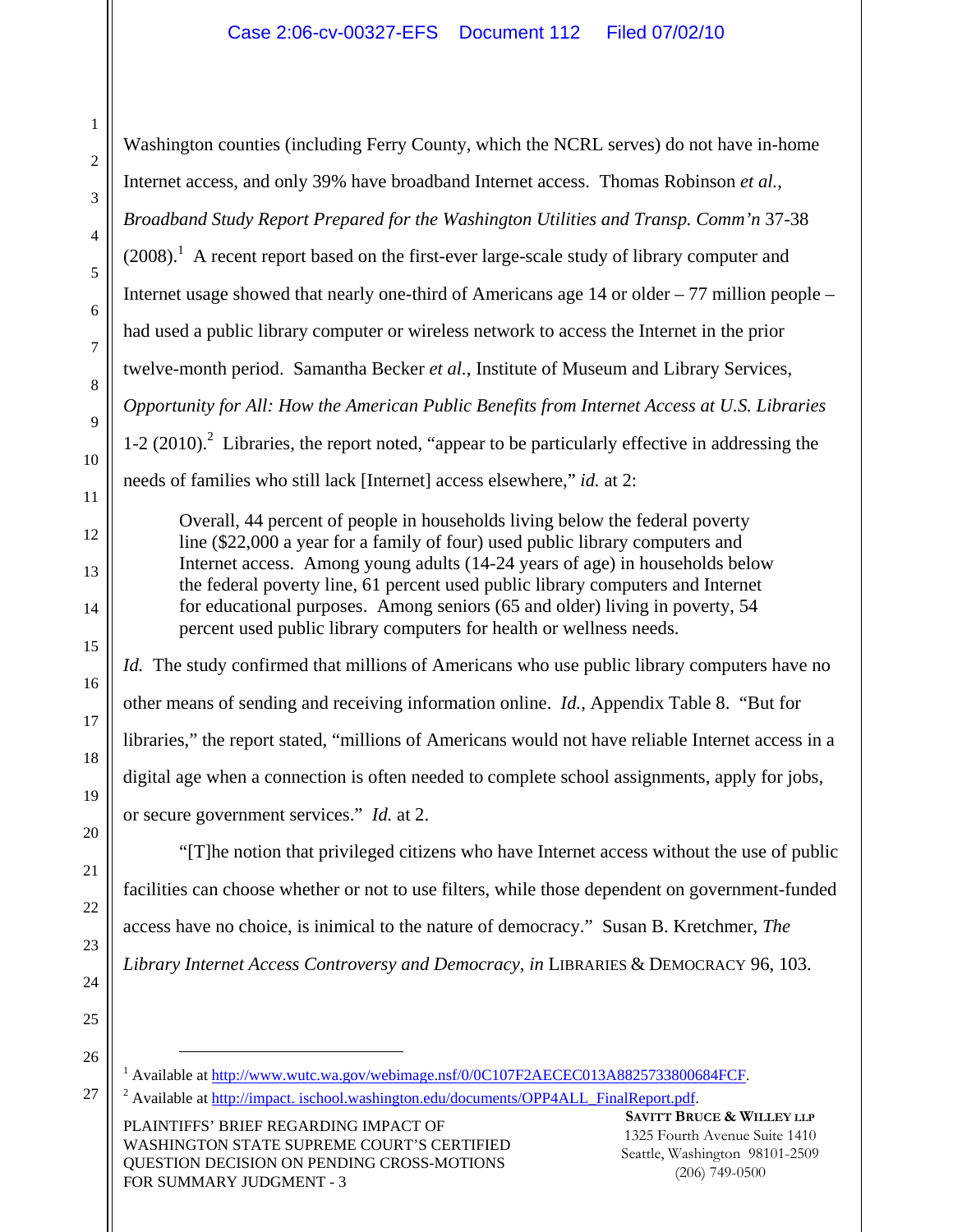The digital revolution is transforming the ways in which we send and receive information.<sup>3</sup> As this trend accelerates, judicial opinions sanctioning the censorship of online speech by public library administrators will assume increasing significance – particularly for patrons whose only window on the digital world is a library computer. Under the *Bradburn* majority's sweeping opinion, what would prevent a public library district from denying all patrons – including adults – access to websites falling within the Fortiguard category "Tasteless" ("Websites that host offensive and crude material such as insulting jokes, negative opinions, pranks, dark humor, harsh language, etc.," Docket No. 41-8 at 563)? What would stop a library district from denying all patrons access to websites about subjects like gambling, abortion, homosexuality, smoking, drug abuse, New Age religion or firearms, on the theory that such sites are not suitable for children? What would prevent a library district from "selecting" only certain "worthwhile" websites of "requisite and appropriate quality," *Bradburn*, No. 82200-0, slip op. at 12, 15, while blocking less "worthwhile" sites offering diverse perspectives? In short, what would prevent public library administrators from restricting online content to include only materials conforming to their worldview and perception of suitability, in a misguided attempt to protect readers from the imagined harmful consequences of their reading? This Court should not follow the *Bradburn* majority, and should not allow unreviewable censorship in a venue where speech is most in need of abiding protection.

#### **D. FEDERAL FIRST AMENDMENT JURISPRUDENCE DOES NOT SUPPORT THE** *BRADBURN* **MAJORITY'S OVERBREADTH OPINION.**

**1. Print Collection Development Is Selection; Internet Filtering Is Censorship.** 

Library administrators undoubtedly enjoy broad latitude in shaping their print

collections. The only restriction on print acquisition decisions is that they not be made "'in a

PLAINTIFFS' BRIEF REGARDING IMPACT OF WASHINGTON STATE SUPREME COURT'S CERTIFIED QUESTION DECISION ON PENDING CROSS-MOTIONS FOR SUMMARY JUDGMENT - 4

1

 <sup>3</sup> *See, e.g.*, Jennifer C. Hendrix, ALA Office for Information Technology Policy, *Checking Out the Future: Perspectives from the Library Community on Information Technology and 21st-Century Libraries* (Policy Brief No. 2, Feb. 2010), available at http://www.ala.org/ala/aboutala/offices/oitp/publications/policybriefs/ala\_

<sup>27</sup>  checking out the.pdf; John D. Sutter, *The future of libraries, with or without books* (2008), available at http://www.cnn.com/2009/TECH/09/04/future.library.technology/index.html?iref= newssearch; Jonathan Shaw, *Gutenberg 2.0: Harvard's Libraries Deal with Disruptive Change*, HARVARD MAGAZINE, May-June 2010, at 36.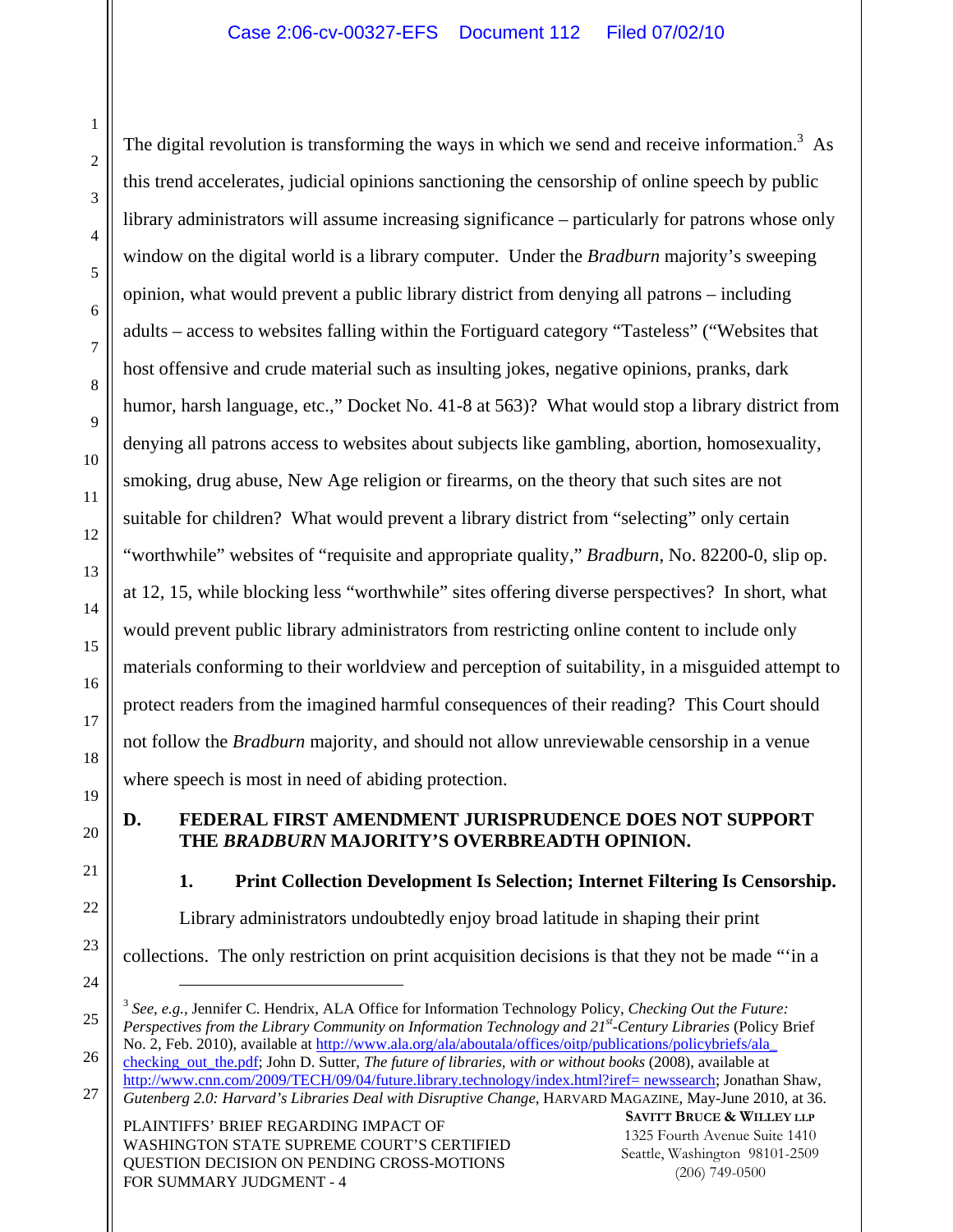narrowly partisan or political manner.'" *Bradburn*, No. 82200-0, slip op. at 13 (*quoting Board of Educ., Island Trees Union Free Sch. Dist. No. 26 v. Pico*, 457 U.S. 853, 870 (1982)). This is all we can realistically hope for in the context of print materials, since "[t]here is only so much money and so much shelf space." *ALA*, 539 U.S. at 236 (Souter, J., dissenting). "At every single point, however, … Internet blocking … defies comparison to the process of acquisition" – most significantly because blocking "is not necessitated by scarcity of either money or space. In the instance of the Internet, what the library acquires is electronic access, and the choice to block is a choice to limit access that has already been acquired." *Id.* at 237. Justice Chambers similarly observed in his *Bradburn* dissent that "censoring material on the Internet" "is like refusing to circulate a book that is in the collection based on its content. That would raise serious constitutional concerns." No. 82200-0, slip op. at 7-8 (Chambers, J., dissenting).

Justice Chambers' reference to censorship was apt. In selecting print materials to include in their collections, librarians do their best, given limited resources, to "promot[e] the freedom to read by making as accessible as possible as many things as [they] can." Lester Asheim, *Not Censorship but Selection*, 28 WILSON LIBRARY BULLETIN 63 (1953).<sup>4</sup> The censor of websites, by contrast, inhibits reading, disrupts the free flow of ideas, and acts as a bar to communication that would occur but for the existence of a filter blocking access to protected speech stored in the vast online repository that is the World Wide Web.

The *Bradburn* majority concluded that Internet filtering was indistinguishable from print collection development. No. 82200-0, slip op. at 15-16. But only four justices in *ALA* expressed a similar view. 539 U.S. at 208 (plurality opinion). Justice Breyer, writing separately, stated that although in his opinion the Children's Internet Protection Act (CIPA, the statute at issue in *ALA*), was, "in essence, a kind of 'selection' restriction," it should be subject to heightened scrutiny, *unlike* collection-development decisions. 539 U.S. at 216-18 (Breyer, J., concurring in the judgment). No other justice addressed the issue. In short, *ALA* does not

4 Available at http://www.ala.org/ala/aboutala/offices/oif/basics/notcensorship.cfm.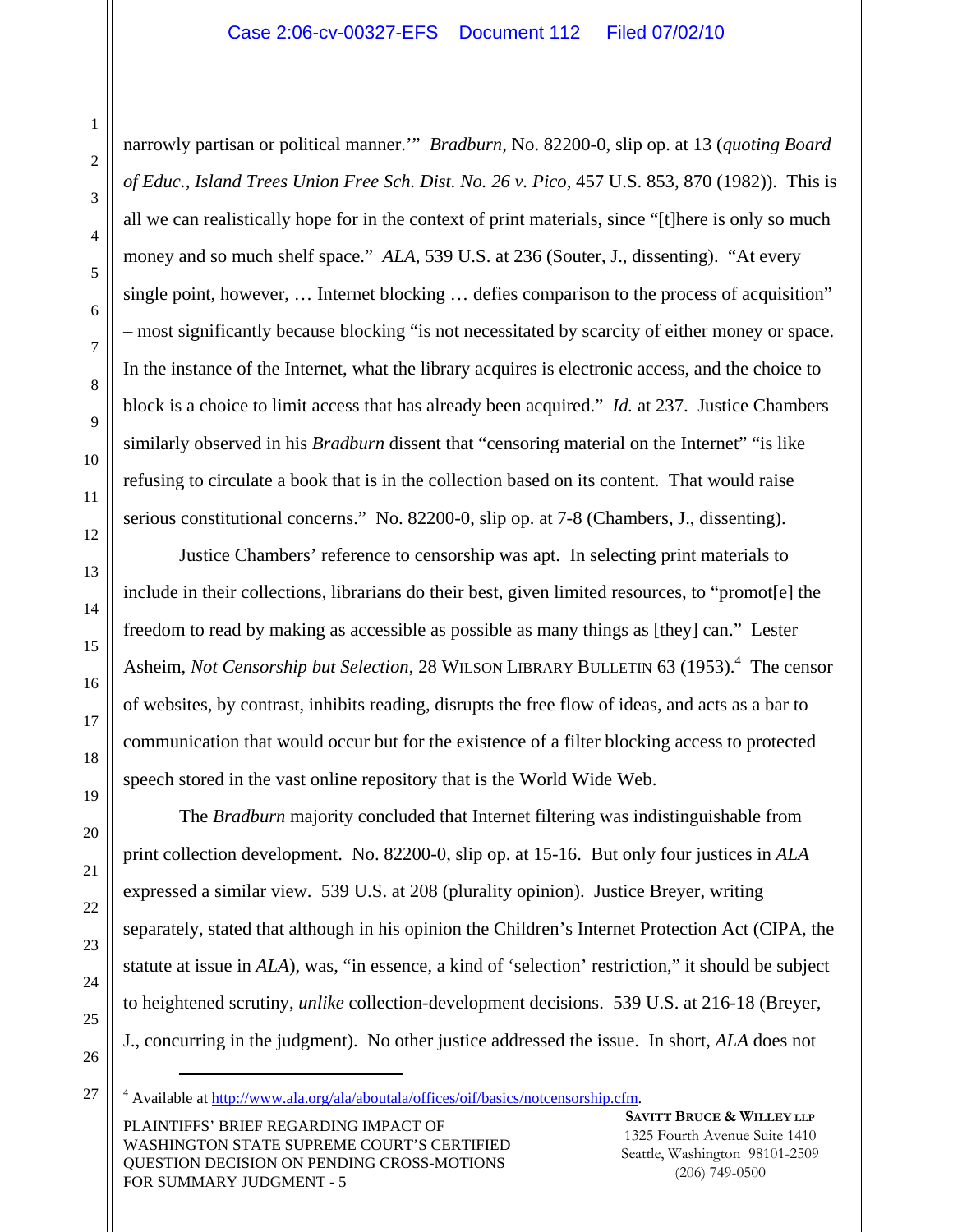support the *Bradburn* majority's view that library administrators enjoy the same discretion to block Internet content as they do in acquiring print volumes.

#### **2. Under Federal Law, the NCRL's Filtering Policy Is Overbroad.**

The *Bradburn* majority's overbreadth holding – essentially that the doctrine does not apply to public-library filtering policies, No. 82200-0, slip op. at 18 – is not supported by *ALA* or any other pertinent authority. The *ALA* plurality did not mention overbreadth or authorize libraries to prevent their adult patrons from accessing protected speech. The closest the plurality came to discussing overbreadth was a paragraph addressing the dissents' criticism of the tendency of Internet filters to block Web pages containing innocuous content. 539 U.S. at 208-09 (plurality opinion). But instead of arguing that this problem was constitutionally insignificant, the plurality dismissed it based on "the ease with which patrons may have the filtering software disabled." *Id.* at 209. Justices Kennedy and Breyer similarly upheld CIPA on the assumption that adults would be able to access protected speech. *Id.* at 214-15 (Kennedy, J., concurring in the judgment); *id.* at 219-20 (Breyer, J., concurring in the judgment). As the *Bradburn* dissenters observed, eight justices in *ALA* "found the ability of a patron to *disable* the filter constitutionally critical," while the ninth (Justice Stevens) believed CIPA was unconstitutional on its face even if adult library patrons could obtain unfiltered Internet access on request. *Bradburn*, No. 82200-0, slip op. at 5-6 (Chambers, J., dissenting). No *ALA* justice even hinted, let alone held, that the First Amendment allowed library administrators to filter a substantial quantity of protected speech for adults. If anything, *ALA* suggests precisely the opposite – that public libraries run afoul of the First Amendment if they prevent adults from accessing protected speech online.

The NCRL's Internet filter indisputably blocks a substantial quantity of speech – because of filtering errors (overblocking), because the filter blocks entire websites, and because the NCRL has deliberately configured the filter to block speech that is constitutionally protected for adults. Docket No. 40 at 3-4, 11-13; Docket No. 53 at 7-11. It is undisputed that

PLAINTIFFS' BRIEF REGARDING IMPACT OF WASHINGTON STATE SUPREME COURT'S CERTIFIED QUESTION DECISION ON PENDING CROSS-MOTIONS FOR SUMMARY JUDGMENT - 6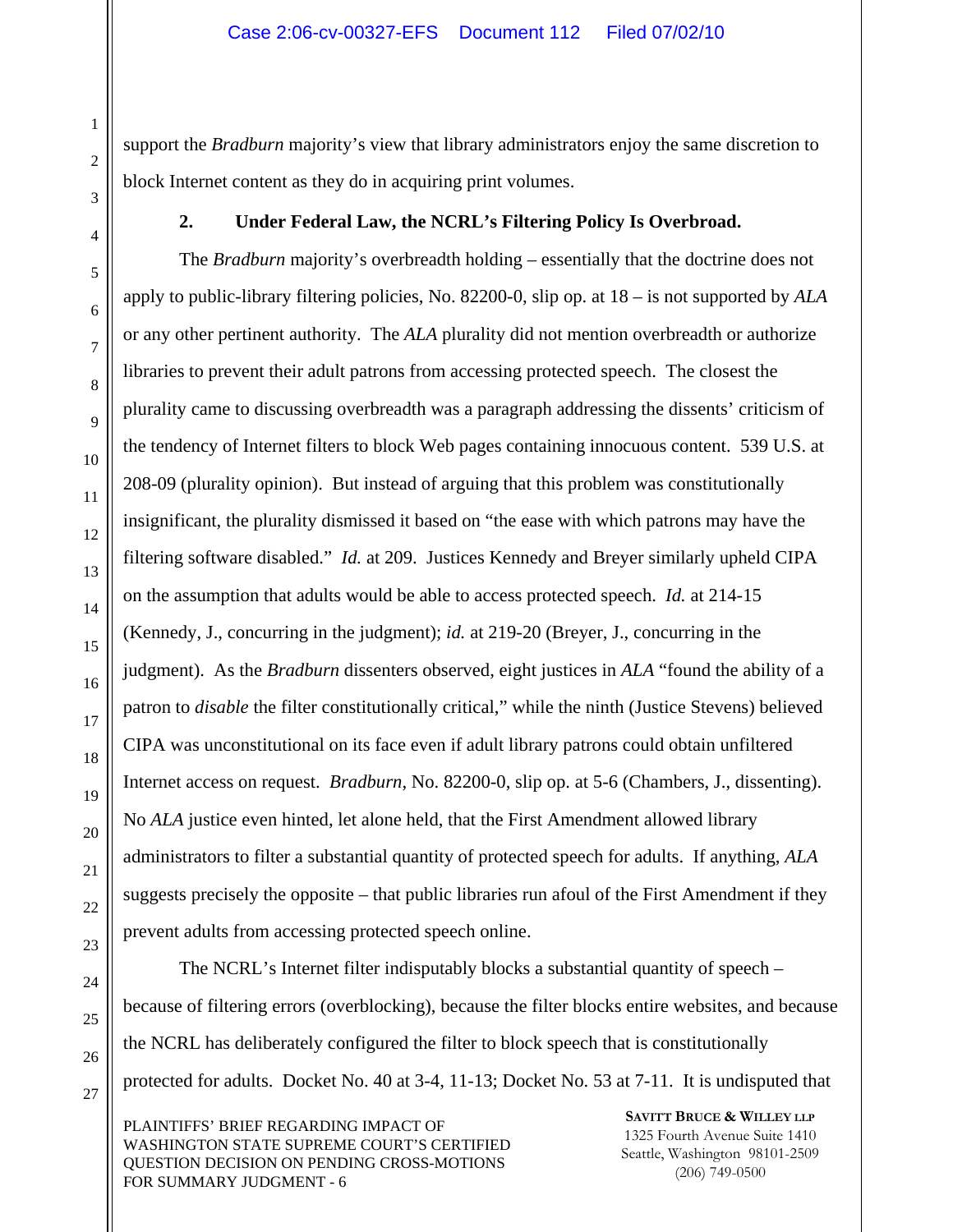patrons requesting access to erroneously blocked sites have waited days for the NCRL to review their requests. Docket No. 57 at 7-8, ¶ 13. It is undisputed that the NCRL blocks an enormous amount of protected speech by filtering websites and not Web pages. Docket No. 40 at 3-4, 13. And it is undisputed that the NCRL's policy of limiting its adult patrons to viewing only websites that the NCRL's executive staff deem fit children prevents adult patrons from accessing a substantial quantity of protected speech. *Id.* at 3-4, 9-10; Docket No. 53 at 7-9.5

The *Bradburn* majority brushed these harms aside, but this Court cannot do so under federal law. "The overbreadth doctrine prohibits the Government from banning unprotected speech if a substantial amount of protected speech is prohibited or chilled in the process." Ashcroft v. The Free Speech Coalition, 535 U.S. 234, 255 (2002).<sup>6</sup> This Court should follow established precedent, heed the numerous statements in *ALA* indicating that libraries must unblock Internet filters at the request of adult library patrons, and strike down as overbroad the NCRL's policy of refusing to disable its Internet filter at the request of adult library patrons.

# **E. THE** *BRADBURN* **MAJORITY WRONGLY SUBJECTED THE NCRL'S CONTENT-BASED FILTERING POLICY TO RATIONAL-BASIS REVIEW.**

*ALA* also does not support the *Bradburn* majority's conclusion that library filtering policies denying adult patrons access to websites containing protected speech are subject only to rational-basis scrutiny. No. 82200-0, slip op. at 27. Although the *ALA* plurality concluded that filtering decisions by library administrators should not be subject to heightened judicial scrutiny, 539 U.S. at 205 (plurality opinion), *this view was not shared by any other justice*. Justice Breyer was the only other justice who agreed that blocking access to a website

*Loudoun* cases improperly reduced adults to viewing only what was fit for children.

PLAINTIFFS' BRIEF REGARDING IMPACT OF WASHINGTON STATE SUPREME COURT'S CERTIFIED QUESTION DECISION ON PENDING CROSS-MOTIONS FOR SUMMARY JUDGMENT - 7

<sup>&</sup>lt;sup>5</sup> The *Bradburn* majority misstated the nature of Plaintiffs' overbreadth challenge. Plaintiffs have never contended that "a policy that applies so broadly that it excludes *any* constitutionally protected speech violates article I, section 5." No. 82200-0, slip op. at 16 (emphasis added). Rather, Plaintiffs maintain that a filtering policy like the NCRL's that blocks *a real and substantial quantity* of protected speech is unconstitutionally overbroad.

<sup>6</sup> *See also Mainstream Loudoun v. Board of Trustees of the Loudoun County Library*, 2 F.Supp.2d 783, 796-97 (E.D. Va. 1998); *Mainstream Loudoun v. Board of Trustees of the Loudoun County Library*, 24 F.Supp.2d 552, 567 (E.D. Va. 1998); Docket No. 40 at 9-13. Contrary to the *Bradburn* majority's suggestion, No. 82200-0, slip

op. at 14-16, *ALA*, which did not involve an overbreadth challenge to an actual library filtering policy, in no way abrogated or undermined Judge Brinkema's conclusion that the filtering policy at issue in the *Mainstream*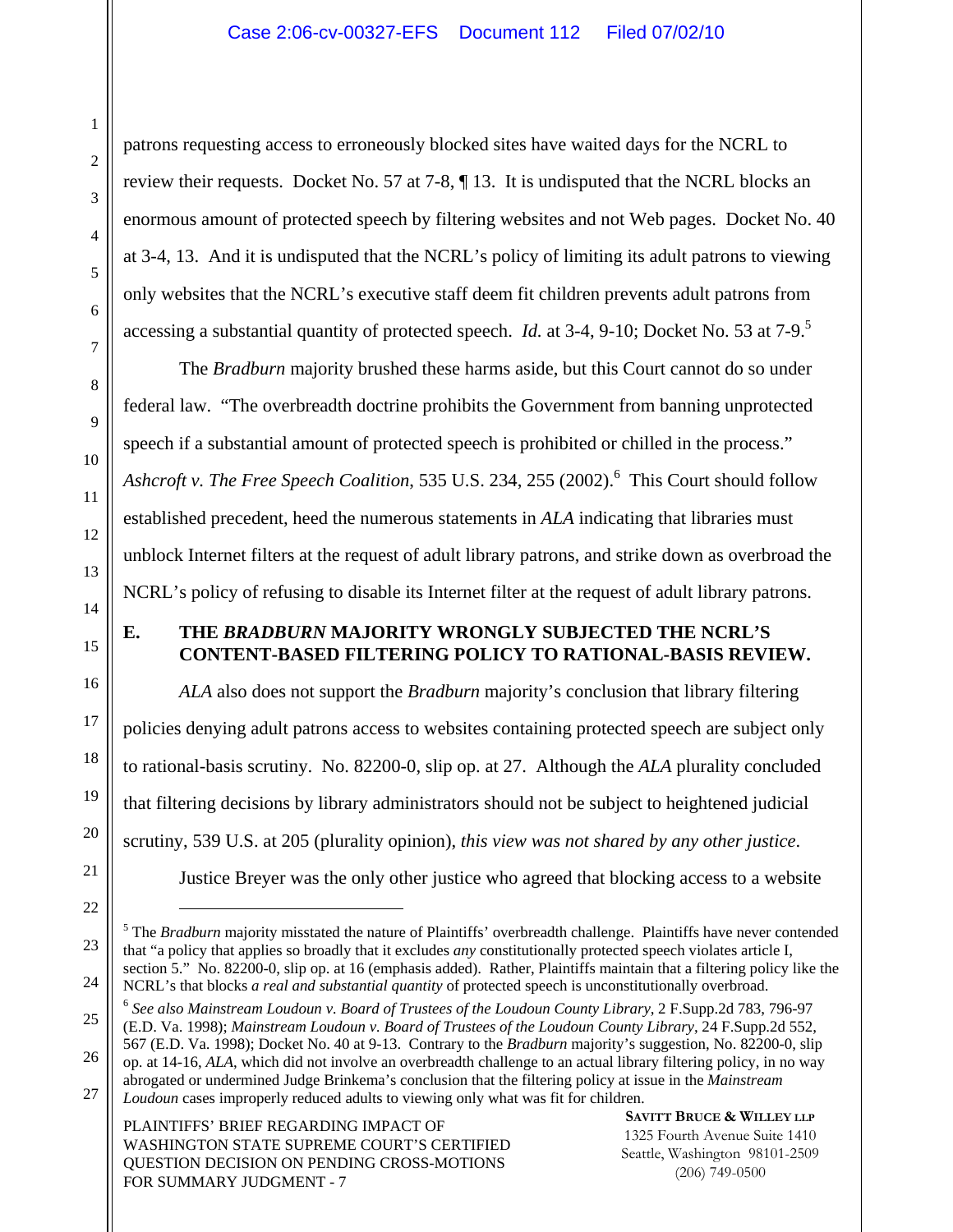was in any way analogous to refusing to acquire a print volume. *Id.* at 216-17 (Breyer, J., concurring in the judgment). Importantly, however, Justice Breyer did *not* agree with the plurality that library filtering decisions should be reviewed for rationality. To the contrary, he concluded that because Internet filtering "directly restricts the public's receipt of information," filtering provisions require "a form of heightened scrutiny" and must be examined with "special care." *Id.* at 216. Courts in such cases should "ask[ ] whether the harm to speechrelated interests is disproportionate in light of both the justifications and the potential alternatives." *Id.* at 217. Courts should "consider" | the legitimacy of the statute's objective, the extent to which the statute will tend to achieve that objective, whether there are other, less restrictive ways of achieving that objective, and ultimately whether the statute works speechrelated harm that, in relation to that objective, is out of proportion." *Id.* at 217-18 (*citing Board of Trustees of the State Univ. of New York v. Fox*, 492 U.S. 469, 480 (1989)). Justice Breyer upheld CIPA because of its disabling provision, *id.* at 219; and noted that a library's refusal to disable its filter for adults could be actionable under the First Amendment, *id.* at 219-20.

Justice Kennedy observed that although "there is little to this case" "[i]f, on the request of an adult user, a librarian will unblock filtered material or disable the Internet software filter without significant delay," an as-applied challenge to CIPA could succeed "[i]f some libraries do not have the capacity to unblock specific Web sites or to disable the filter or if it is shown that an adult user's election to view constitutionally protected Internet material is burdened in some other substantial way." *Id.* at 214-15 (Kennedy, J., concurring in the judgment). He did not discuss what standard of scrutiny should apply to filtering decisions, or indicate how he would decide a case like this one, involving restrictions on what adult patrons can read online.

It is significant that Justice Kennedy did not join the plurality. Over the years he has authored and joined in numerous opinions which, in similar factual contexts, have been highly protective of First Amendment rights. For example, in *United States v. Playboy Entertainment Group, Inc.*, 529 U.S. 803 (2000), he wrote the majority opinion striking down a federal statute

PLAINTIFFS' BRIEF REGARDING IMPACT OF WASHINGTON STATE SUPREME COURT'S CERTIFIED QUESTION DECISION ON PENDING CROSS-MOTIONS FOR SUMMARY JUDGMENT - 8

**SAVITT BRUCE & WILLEY LLP** 1325 Fourth Avenue Suite 1410 Seattle, Washington 98101-2509 (206) 749-0500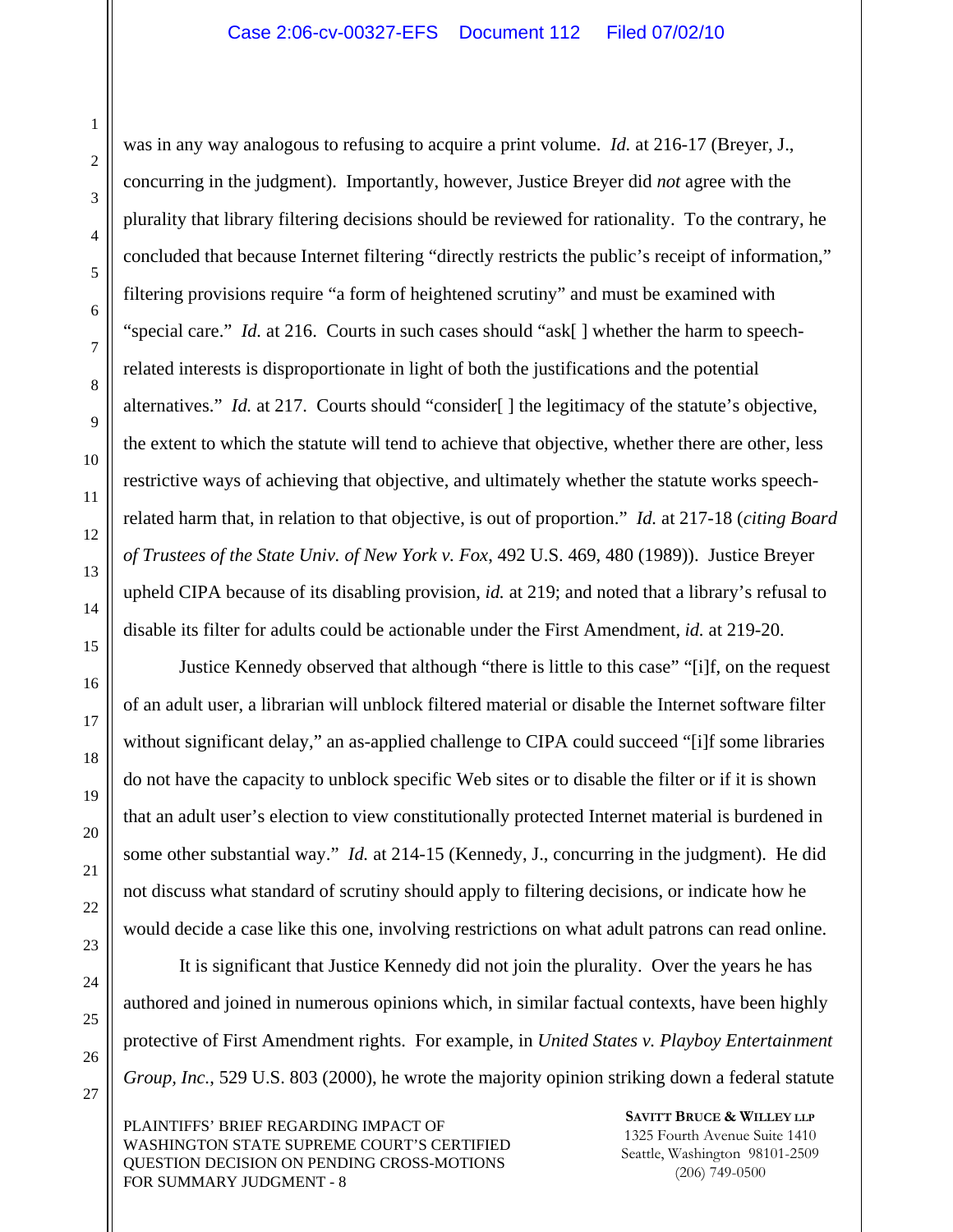requiring television operators to scramble sexually-explicit channels or limit such programming to hours when children were unlikely to be watching. *Id.* at 806-07. "If a statute regulates speech based on its content," he wrote, "it must be narrowly tailored to promote a compelling Government interest. If a less restrictive alternative would serve the Government's purpose, the legislature must use that alternative." *Id.* at 813 (citation omitted). Moreover, "[w]here the designed benefit of a content-based speech restriction is to shield the sensibilities of listeners, the general rule is that the right of expression prevails, even where no less restrictive alternative exists." *Id.* Driving home the importance of this holding, he wrote:

The Constitution exists precisely so that opinions and judgments, including esthetic and moral judgments about art and literature, can be formed, tested, and expressed. What the Constitution says is that these judgments are for the individual to make, not for the Government to decree, even with the mandate or approval of a majority. *Technology expands the capacity to choose; and it denies the potential of this revolution if we assume the Government is best positioned to make these choices for us*.

*Id.* at 818 (emphasis added).

15 16 17 18 19 20 21 22 23 24 25 26 The *Bradburn* majority adopted a view even less protective of speech than that of the *ALA* plurality, but this Court may not similarly ignore the concurring and dissenting opinions in *ALA*. When the United States Supreme Court renders a splintered decision in which no opinion garners a majority, lower federal courts should adhere to "a legal standard which, when applied, will necessarily produce results with which a majority of the Court from that case would agree." *United States v. Williams*, 435 F.3d 1148, 1157 (9<sup>th</sup> Cir. 2006) (citation and internal quotation marks omitted). *See also Marks v. United States*, 430 U.S. 188, 193 (1977) (holding in fragmented decision is "that position taken by those Members who concurred in the judgments on the narrowest grounds") (citation and internal quotation marks omitted). Here, the rational-basis test is *not* the appropriate standard. A majority of the United States Supreme Court almost certainly would *not* agree that only rational-basis scrutiny governs decisions by library administrators to prevent adults from accessing constitutionally-protected speech online.

27

1

2

3

4

5

6

7

8

9

10

11

12

13

14

PLAINTIFFS' BRIEF REGARDING IMPACT OF WASHINGTON STATE SUPREME COURT'S CERTIFIED QUESTION DECISION ON PENDING CROSS-MOTIONS FOR SUMMARY JUDGMENT - 9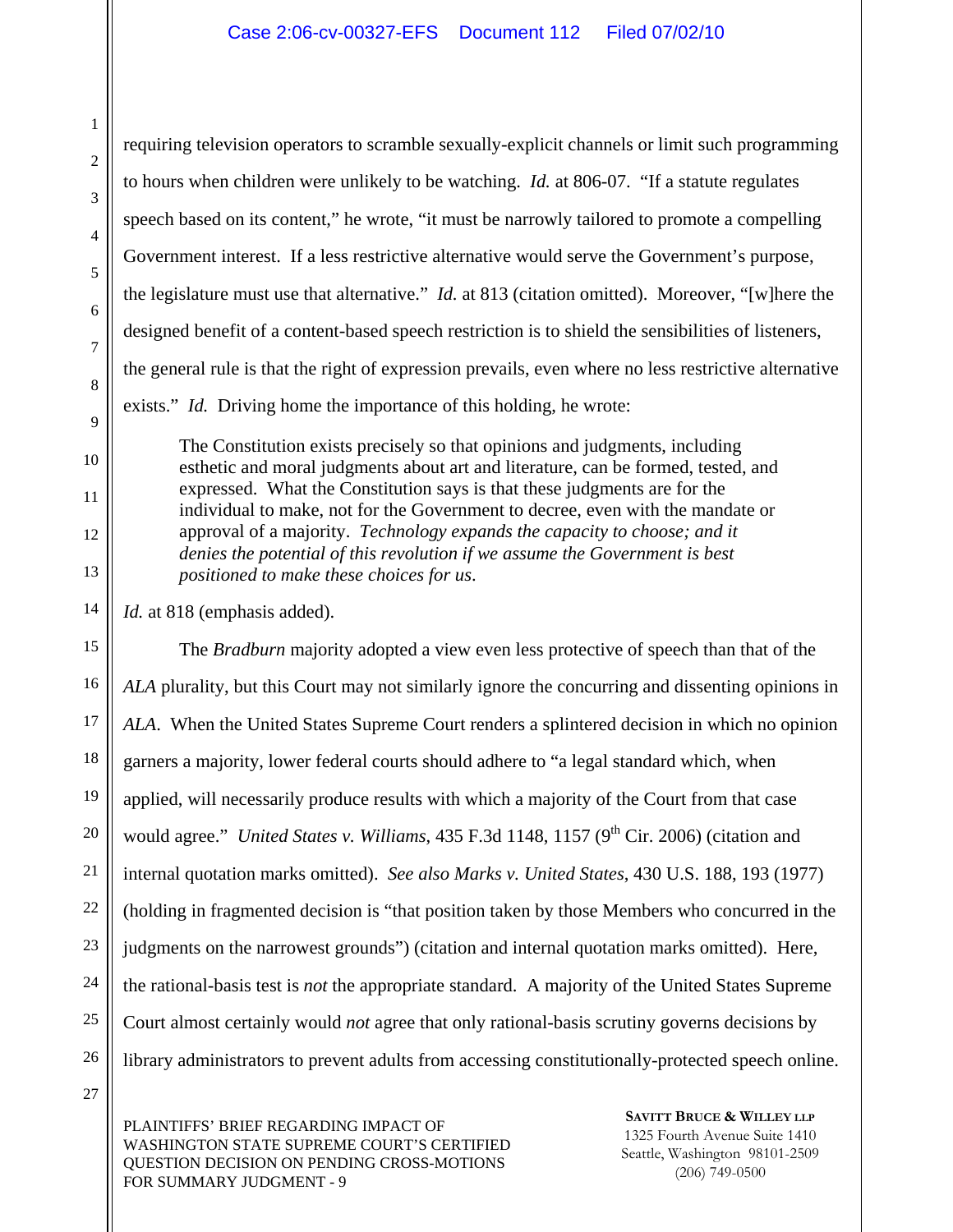To the contrary, heightened scrutiny (at least at the level specified by Justice Breyer) almost certainly applies, and the NCRL's filtering policy fails that standard. The "narrowest ground" on which the plurality and Justices Kennedy and Breyer agreed was that a public library does not violate the First Amendment by deploying filtering to block "harmful to minors" material *so long as it completely disables the filter at the request of adults*. *ALA*, 539 U.S. at 214-15 (Kennedy, J., concurring in the judgment), 219-20 (Breyer, J., concurring in the judgment). Because the NCRL will *not* disable its filter for adults, *ALA* requires this Court to strike down the NCRL's filtering policy as an unconstitutional content-based restriction on speech.

# **F. CONCLUSION.**

One cannot help but conclude in reading *Bradburn* that the majority was animated in large part by a belief – unstated in its opinion, but apparent in its focus on pornography – that much of the speech at issue in this case can be censored because it is of low value. Such a belief is inappropriate in the context of the First Amendment:

The First Amendment's guarantee of free speech does not extend only to categories of speech that survive an ad hoc balancing of relative social costs and benefits. The First Amendment itself reflects a judgment by the American people that the benefits of its restrictions on the Government outweigh the costs. Our Constitution forecloses any attempt to revise that judgment simply on the basis that some speech is not worth it.

*United States v. Stevens*, No. 08-769, slip op. at 7 (U.S. Apr. 20, 2010). In any event, as explained at length in Plaintiffs' summary judgment briefs (Docket Nos. 40, 53, 58), this case is not about pornography, but rather about an overbroad filtering regime that is preventing adults in five rural Washington counties from viewing non-pornographic, constitutionallyprotected speech on public library computers. As the *Bradburn* dissenters admonished, "the State has no interest in protecting adults from constitutionally protected materials on the Internet." *Bradburn*, No. 82200-0, slip op. at 8 (Chambers, J., dissenting). This Court should heed that admonition and strike down the NCRL's overbroad content-based filtering policy as violative of the First Amendment.

PLAINTIFFS' BRIEF REGARDING IMPACT OF WASHINGTON STATE SUPREME COURT'S CERTIFIED QUESTION DECISION ON PENDING CROSS-MOTIONS FOR SUMMARY JUDGMENT - 10